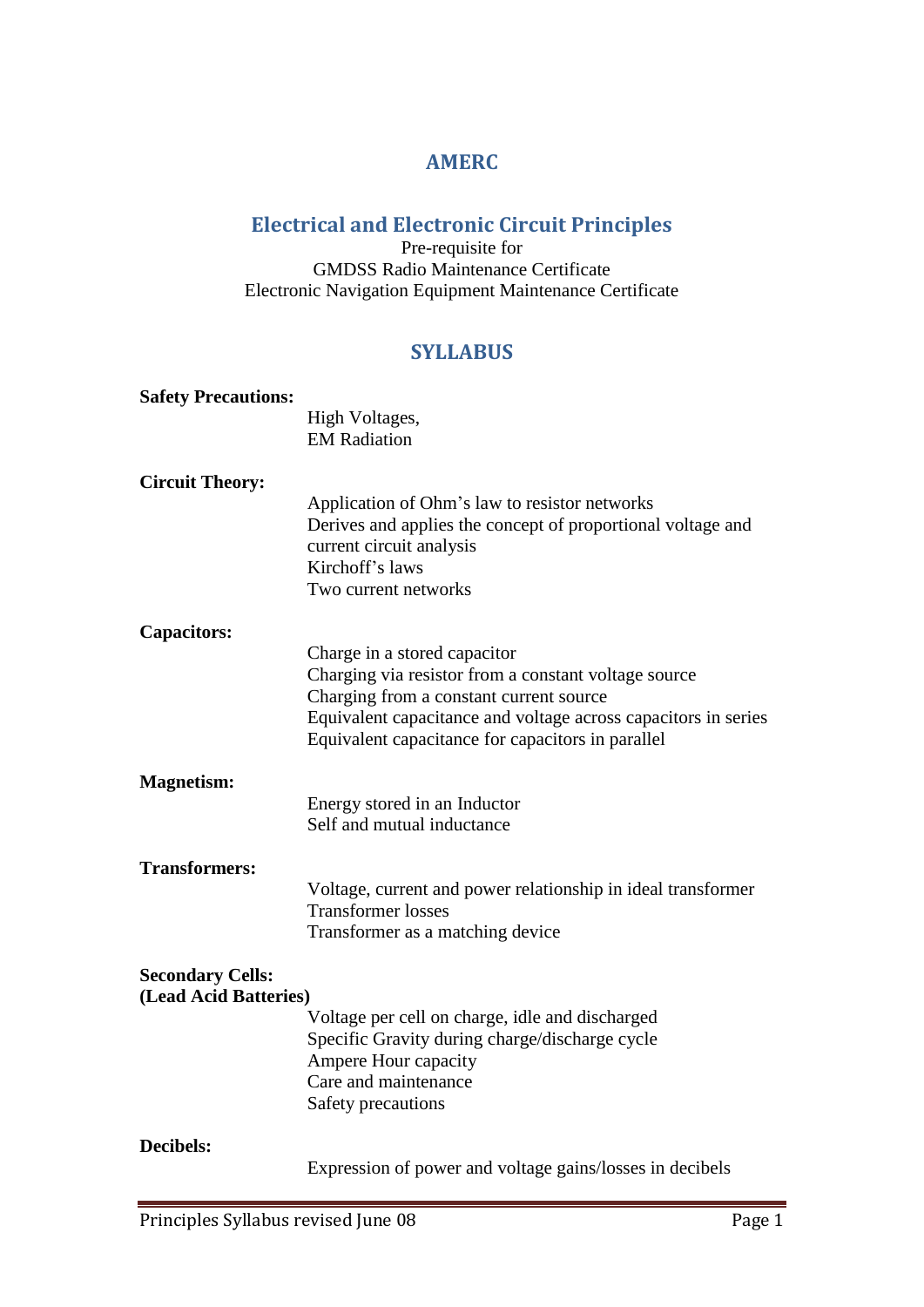| Signal to Noise Ratio (SNR) |  |  |
|-----------------------------|--|--|

| <b>Semiconductor Applications:</b> |                                                              |  |
|------------------------------------|--------------------------------------------------------------|--|
|                                    | Rectifier diodes                                             |  |
|                                    | Zener diodes                                                 |  |
|                                    | <b>SCR</b> (Thyristor)                                       |  |
|                                    | <b>Bipolar transistors</b>                                   |  |
|                                    | Field effect transistors                                     |  |
| <b>D.C. Transients:</b>            |                                                              |  |
|                                    | <b>CR</b> circuits                                           |  |
|                                    | LR circuits                                                  |  |
|                                    | Time constant                                                |  |
|                                    | Analysis (graphical) of CR and LR circuits                   |  |
| <b>D.C. Restoration:</b>           |                                                              |  |
|                                    | High and low level clamping to zero                          |  |
|                                    | High and low level clamping to a pre-determined d.c. level   |  |
| <b>Limiting and Squaring:</b>      |                                                              |  |
|                                    | Diode limiting                                               |  |
|                                    | Schmitt trigger circuits                                     |  |
|                                    |                                                              |  |
| A.C. Theory:                       |                                                              |  |
|                                    | CR, LR and LCR in series and parallel                        |  |
|                                    | Resonance<br>Power factor                                    |  |
|                                    | Q factor                                                     |  |
|                                    |                                                              |  |
| <b>Power Supplies:</b>             |                                                              |  |
|                                    | Half wave, full wave bridge and voltage multiplier rectifier |  |
|                                    | circuits                                                     |  |
|                                    | Voltages and voltage rating of diodes                        |  |
|                                    | Smoothing                                                    |  |
|                                    | Regulation                                                   |  |
|                                    | Switch mode power supplies – principles only                 |  |
| <b>Amplifiers:</b>                 |                                                              |  |
|                                    | Bipolar and FET devices as switches                          |  |
|                                    | Bipolar and FET devices as linear amplifiers                 |  |
|                                    | Bipolar and FET devices as power amplifiers                  |  |
|                                    | Constant current generators                                  |  |
|                                    | Calculate typical voltages and currents in:                  |  |
|                                    | <b>Practical linear circuits</b>                             |  |
|                                    | Practical switching circuits                                 |  |
|                                    | <b>Operational Amplifiers</b>                                |  |
|                                    | Inverting and non-inverting configurations                   |  |
|                                    | Summing and difference amplifiers                            |  |
|                                    | Use as an integrator                                         |  |